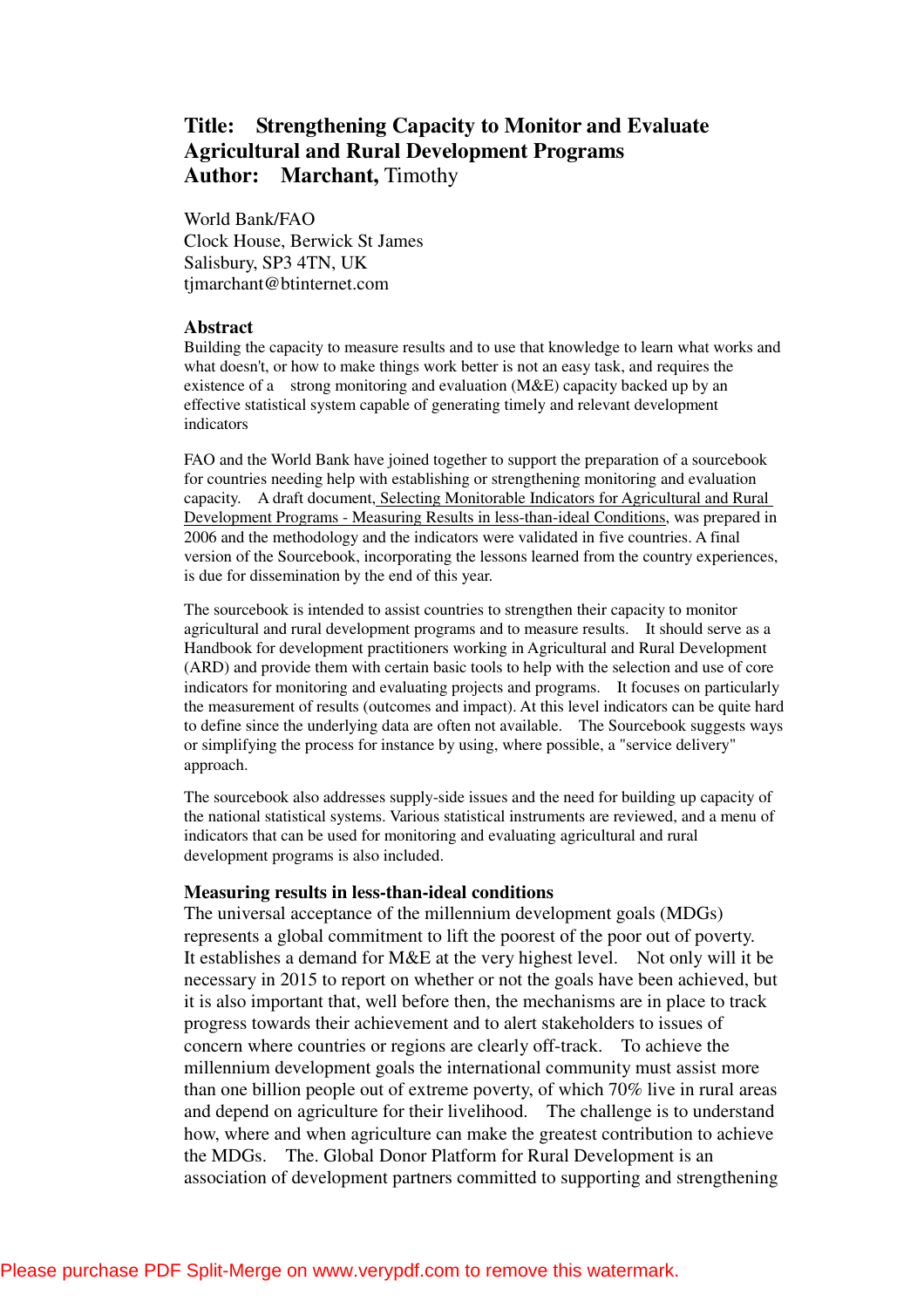agricultural and rural development projects and programmes around the world. It has decided that one way of doing this is to support the strengthening of monitoring and evaluation of agricultural and rural develop projects and programmes, and consequently it is financing the production and dissemination of a new M&E sourcebook. How will this publication be any different from any other technical book on M&E? The answer lies in the subtitle "Measuring results in less- than-ideal conditions". The sourcebook takes as its starting point the fact that in many countries monitoring and evaluation capacity (and, in particular, statistical capacity) is extremely weak. For such countries it is simply impractical to propose elegant, top-of-the-line, M&E programs. What they need is a minimalist system that can supply just enough information at the right time to check whether their agricultural and rural development programs are on track or not -- not one that imposes totally unreasonable demands on the national statistical system - and on the usually under-resourced and overstretched national statistics office (NSO). The sourcebook aims to respond to that need.

 In this paper I shall be selective when describing the contents of the sourcebook and shall pick a few examples of ways in which they sourcebook suggests for simplifying M&E activities yet at the same time make them more relevant to user needs.

The Sourcebook starts with an overview of M&E and describes how it has evolved in the development context. It describes how M&E has grown from being essentially a project-based management tool to a country-based program for monitoring the outcomes of national development strategies. It describes the spectrum of views between those who saw M&E as a management tool and those who saw it more as a research tool. It shows how the growth in demand for poverty monitoring has led to a renewed focus on building up national statistical capacity.

The sourcebook goes through a number of issues related to the monitoring and evaluation at agricultural and rural development programs, and groups in under three headings: the analytical framework, the data framework, and the institutional framework.

The **Analytical Framework** . covers what are essentially the demand-side issues: who needs M&E data, and what will they do with.them . The sourcebook shows how the use of the logical framework approach (log frame) can help with the selection of monitoring indicators and with Fleur the prioritisation of information needs. It describes how the original emphasis was on tracking the input and output indicators (performance monitoring) but how attention then turned to monitoring results: outcomes and impact. At this level projects and programmes are experiencing difficulties particularly in the less well-off countries. What can they do about it?. The Sourcebook suggests that in many cases the gap can be filled by using a simple service delivery approach to selecting indicators. A service delivery approach considers that most projects have one thing in common. They are essentially vehicles for making a product or products available to a target population. The concept of the "product" is a broad one. It can be: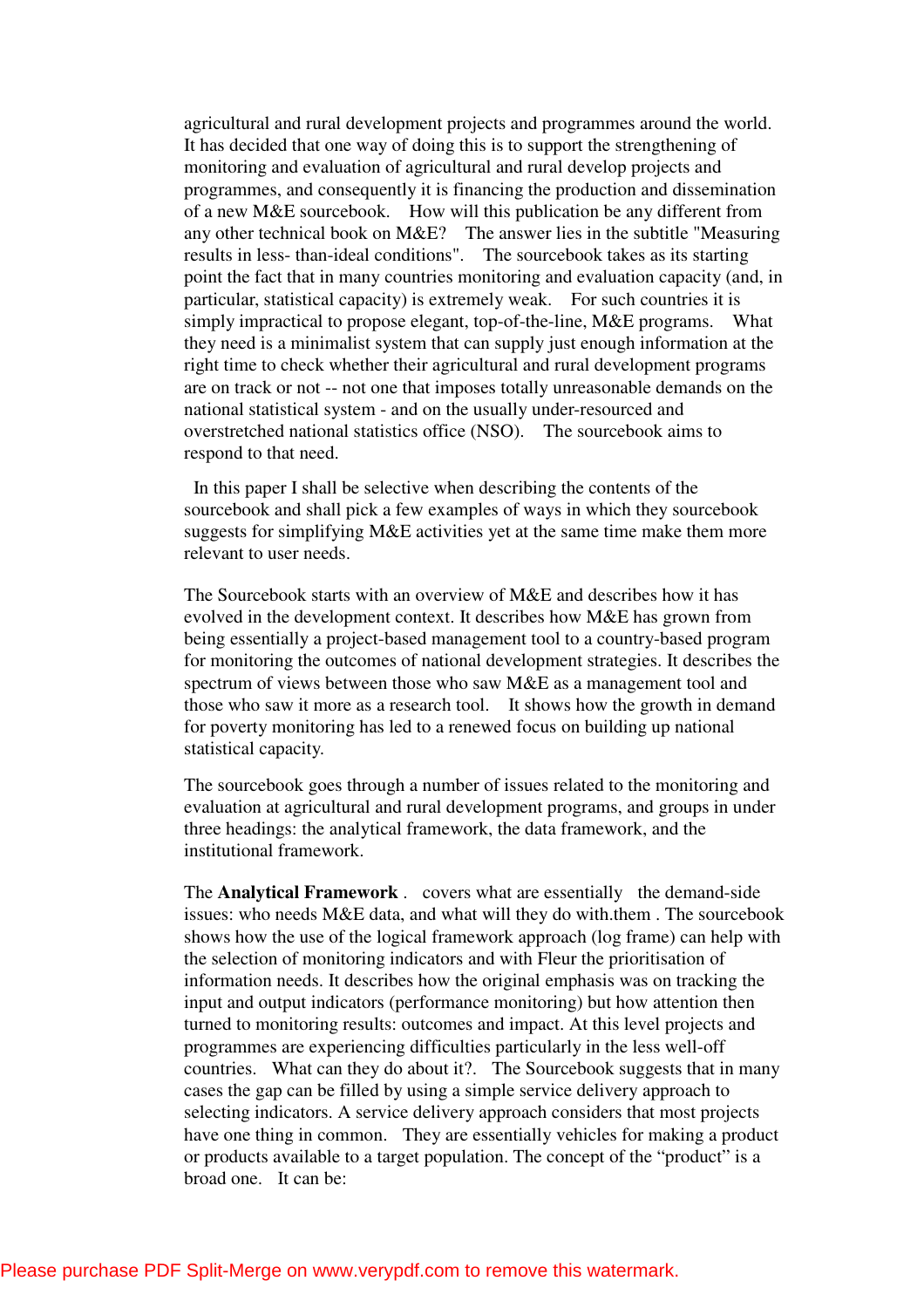• a tangible product such as a loan, a rural road, or a package of technological innovations for increasing yields;

• a service, such as an extension program, local health care, or land registry service;

• something more abstract, such as "an enabling environment" or a "community" development project".

What a service delivery approach then does is to focus on the clients -- the potential users of the product -and find out from them their views on the 'product' and the extent to which they make use of it. The basic questions that need answering are:

• Do clients have **access** to this product? (Do they know about it? Is it physically accessible to them? Can they afford it?)

• Do they **use** this product?

- If yes, are they **satisfied** with the quality of the product?
- If no, why not?

From these questions it is then possible to generate three basic indicators: access, use and satisfaction. Though these are quite simple indicators they have a number of qualities which make them eminently attractive as outcome indicators.

• They are relatively quick to process..

• They can be collected regularly, say once a year

• They can be disaggregated so that comparisons can be made between different groups

• they are easy to collect

The query may be raised about the validity of using "satisfaction" as a measure of success. Can one really trust the respondent to give an honest answer? How can one quantify such a subjective notion? The Sourcebook argues that there is no reason why a subjective assessment such as satisfaction, cannot be a valid indicator to include as one of the early measures of outcomes. In fact who better to evaluate a product than the user him or herself. Monitoring and evaluation are not exact sciences but involve a process of triangulation – of picking up information from various sources and of combining and comparing them to arrive at the most probable assessment. The respondent's opinion is as valid as any other source of information, and even though it is subjective, there are standard procedures whereby it can be quantified.

The sourcebook differs from many other publications on monitoring and evaluation in that it looks at the issues very much from the point of view of the data provider and the question is consistently asked "how difficult would it be to provide this information?". In promoting the use of service delivery indicators there is no suggestion that other measures of project outcomes should be dropped. Production and yield indicators will continue to be required for most ARD projects, but they are problematic and long-term and it may take a number of years before lessons can be drawn from them. Access, use and satisfaction indicators provide very useful advance information.

Under the heading of the **data framework** these issues are discussed in more depth. Most agricultural projects share the goal of raising of agricultural output.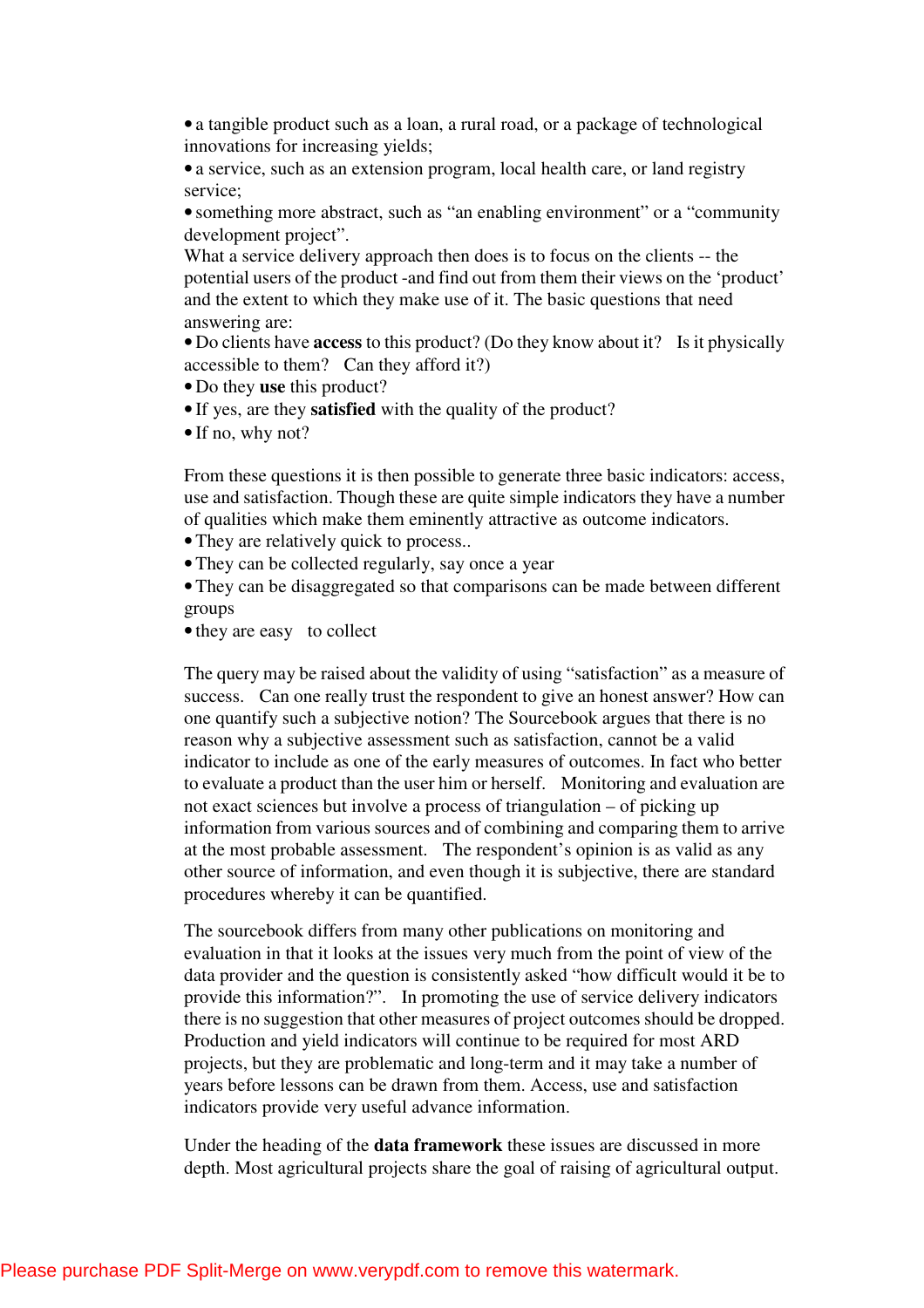One would think therefore that the appropriate indicator for this would be to measure 'yields' – calculated as the ratio between production and area cultivated. Unfortunately this is not usually the case and for two reasons. The first is essentially a statistical one and centers around the issue of time series analysis. The problem is that agricultural production fluctuates and can vary significantly from one year to the next – primarily, but not exclusively due to the strong effects of rainfall, or the lack of it. This phenomenon is particularly acute in non-irrigated conditions. As a result it is frequently not possible to detect any change in the trend until a number of years have passed – as many as seven or eight years. But that's not the only difficulty:, there is also the problem of measurement errors – errors associated with the measurement of smallholder crop areas and crop production. The standard methodology involves gaining the basic measurements by a walking around the perimeter of the plot using a compass and chain (or odometer) to calculate the area, and then laying down one or two randomly placed squares and harvesting the yield from the squares to cut collect production. The procedure is time-consuming and prone to errors. These can be very large particularly in Africa where traditional plots frequently include multiple crops, irregular planting and ill-defined even non-existent plot boundaries. But one of the more encouraging messages highlighted in the sourcebook is a possibility of cleaning reliable yield and production estimates directly from the farmer directly by simply asking him to state how much he produced . Simple, time-saving and cost-effective, and there is strong evidence to suggest that the farmers' estimates produce significantly better results than so-called objective measurements.

Another issue that has taken up in the sourcebook is the measurement of poverty in countries with limited statistical and analytical capacity. The ultimate goal of nearly all ARD projects and of national poverty reduction strategies is to reduce the level of poverty, i.e. to increase rural incomes as a whole and at the same time to reduce income disparities between the rich and the poor. If the measurement of agricultural production was thought to be difficult, the measurement of living standards is even more challenging. In order to track the very first MDG poverty indicator – "% of the population living on less than one dollar a day" – a detailed household survey is required and enormous volumes of data to be collected. The survey may involve multiple visits to households and the collection and processing of 200 or more items of data from every single sample household to compute an estimate of household consumption. Further information then has to be provided on all household members, including their age and gender, in order to estimate per capita consumption. More data is then needed on comparative prices before the complex analytical task can begin of finding out who is and who is not below the poverty line. In most countries this is not the sort of indicator that can be realistically measured more frequently than once every five years or so. This leads one, once again, to be on the lookout for alternative measures or methods that could be applied in countries where conditions are less than ideal. The key question to be asked is whether it is really necessary to be monitoring changes in poverty levels? There is no doubt that it is required for assessing whether the first MDG target is achieved, but does it help with the monitoring and evaluation of an agricultural project? The sourcebook suggests that, where resources are limited choices have to be made, and that there may be more urgent data demands. It suggests that, instead of trying to answer the question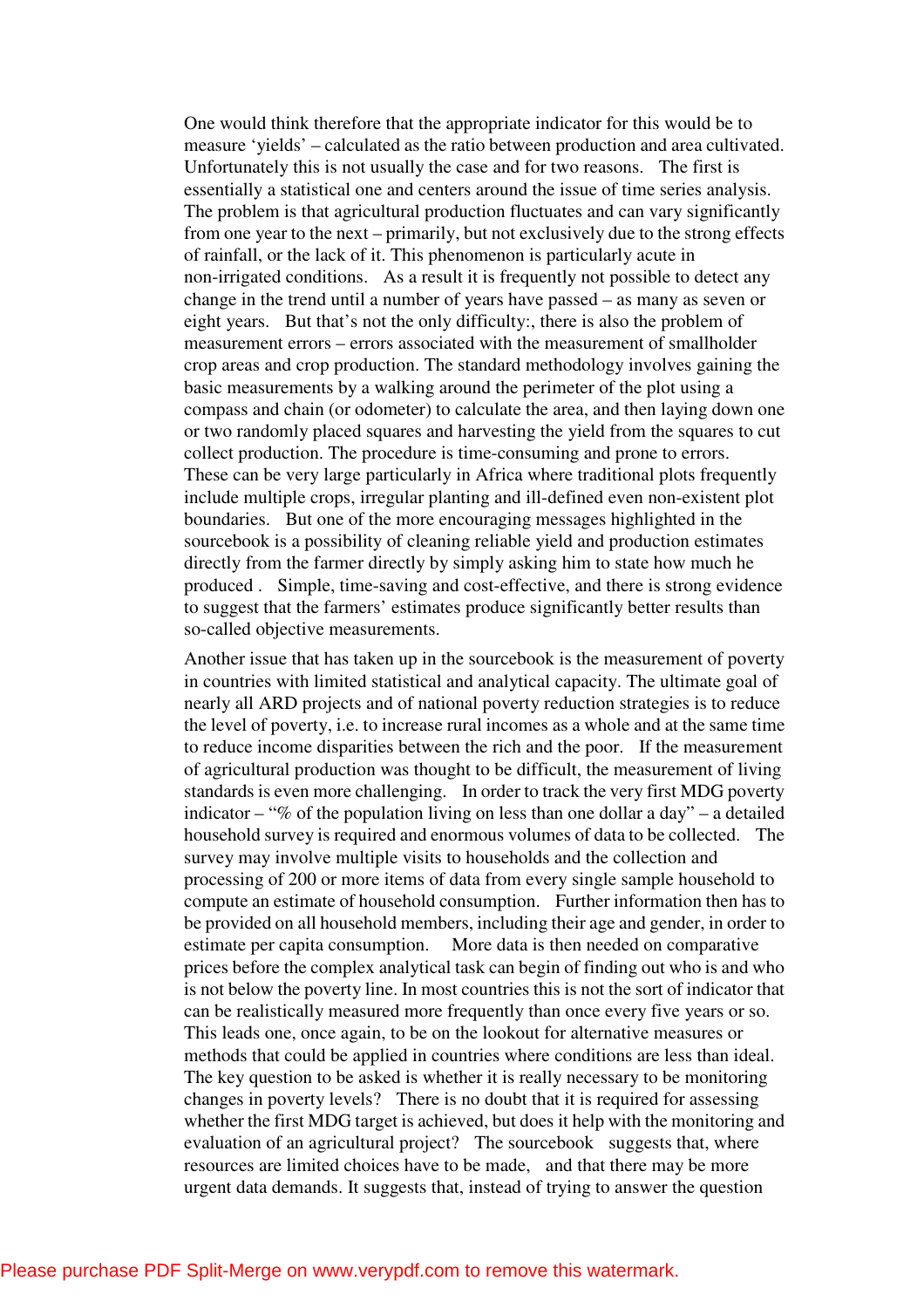"has poverty increased or decreased? the more immediate need is to answer the question "are the core ARD services reaching the poor as well as the non-poor?" The first question, though interesting, may not be answerable for a number of years. The second question however can be tracked from year to year relatively easily and the answer can be used to help decide on a better reallocation of public sector resources in order to accelerate the effects of poverty reduction policies. This is an important shift in emphasis in that it focuses attention on the provision of services rather than on the measurement of poverty. But is it any less demanding in terms of data needs than the original question? It still requires the classification of households into the poor and non-poor.

The sourcebook suggests several measures that can be taken to simplify the process. First, in order to use the classic methodology described above, a poverty line, usually based on minimum food and non-food requirements, needs to be established. This is, again, a data-hungry exercise. An alternative and somewhat simpler solution is to use a relative concept of poverty. For instance instead of having a fixed poverty line one could simply rank households from richest and poorest and classify, say, the bottom 20% as being "the poor" and the bottom 10% as the 'ultra-poor. In one fell swoop all the complexities of establishing the poverty line are removed and the analytical task is simply to compare the services reaching the bottom 20% compared with those reaching the rest of the population.

But the problem remains that in order to obtain the consumption-based measure of poverty (i.e a measure of household consumption) a household survey is required which includes the collection of household expenditure and consumption, and this will need to be updated periodically. For many countries this is simply not practicable . Yet again this may not be an unsolvable problem. A number of countries are now experimenting with much lighter household surveys which do not involve the collection of consumption data but collect specific easy-to-measure indicators of household well-being such as asset ownership, number of literate adults; number of children malnourished; housing quality and mean number of persons per room; adults unemployed etc.. These are used to create a composite poverty index which is then used to rank households according to the index and group them into poverty deciles. Once this point has been reached, comparisons can again be made between poor and non-poor households. More importantly, these same light surveys can also be used for collecting access, use, and satisfaction indicators for a range of different public services. This makes them into a very powerful M&E instruments.

The sourcebook is however generally wary of putting too much faith in a single source of information . It repeatedly reminds the reader of the weaknesses, as well as the strengths of different instruments. One of the key messages of the Sourcebook is to emphasise throughout, the importance of sharing and triangulating information from different sources and to be wary of relying on a single source of information. This applies equally to qualitative information and to quantitative. Different sources have their own individual strengths and weaknesses. In the area of poverty monitoring for instance it is often the case that the messages derived from qualitative studies based on participant observation yield results that are seemingly at odds with the findings from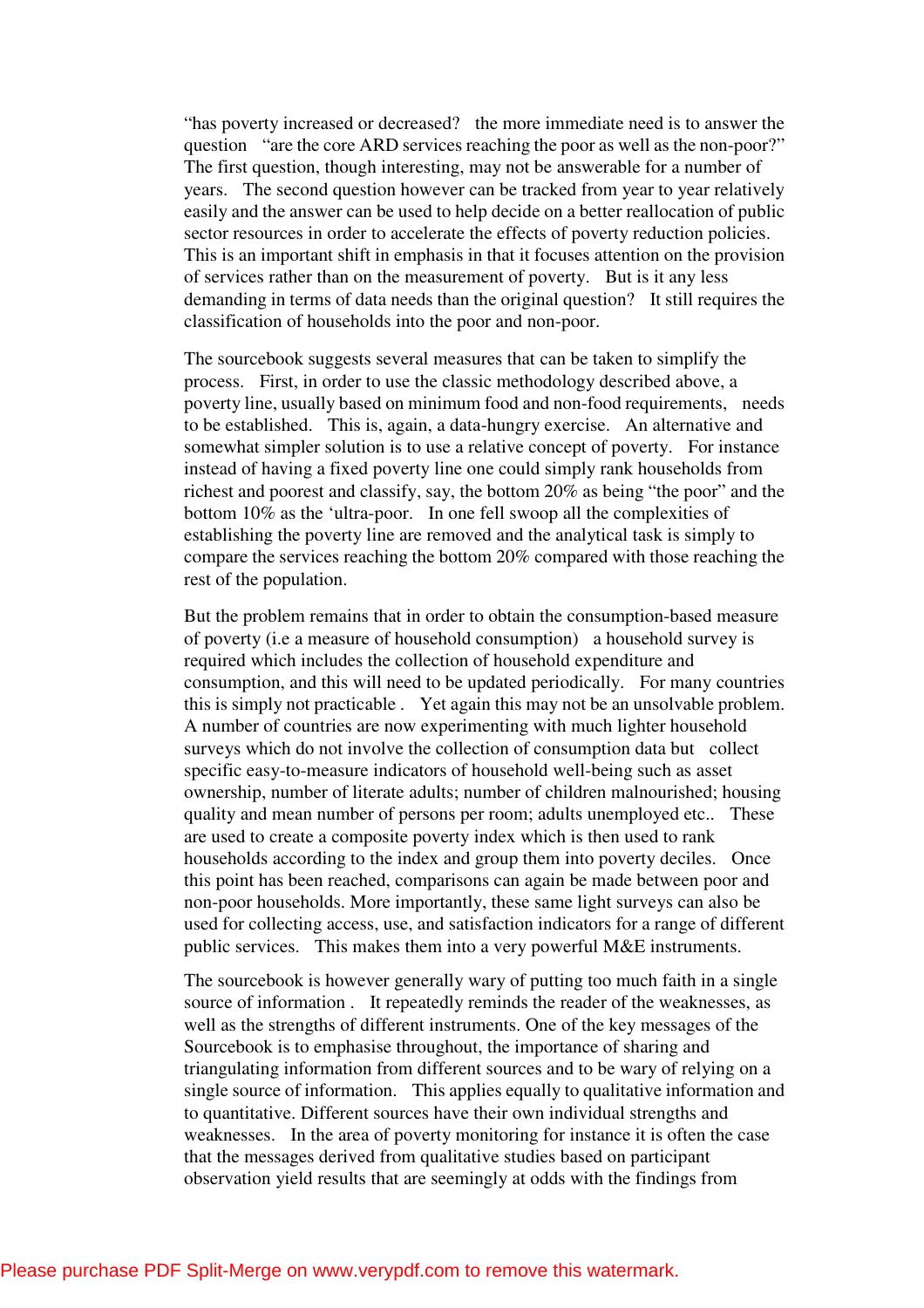so-called objective statistical household surveys. The temptation is to reject one or the other (usually the qualitative data) as being wrong. This would probably be a mistake. The measurement and monitoring of living standards is a highly complex undertaking because of the multifaceted nature of the subject matter. Closer inspection and comparison of the two sources will often reveal important insights and show that far from contradicting each other, they are in fact highlighting different aspects of poverty and are providing complimentary information. The key point is not to misuse any one instrument and expect it to answer questions that it was never designed to answer.

However it takes more than tools to make an M&E system work. In the third section, **Institutional framework**,the whole issue of how to strengthen the government M&E system is discussed. It is suggested that the starting point is to carry out a diagnostic study of what exists already and in the process to identify the level of interest and commitment to M&E of the different stakeholders. The development of a national M&E system requires substantial effort and a high level of central coordination as well as the active coorporation of sector ministries and agencies. Consensus is not easy but the likelihood of success is significantly increased if one is able to identify at the highest level, an M&E champion, who can push to make public services more results-oriented and thereby justifying the reason for having an M&E system at all. A second key ingredient is the coordination of the many different players involved. Country experiences would seem to indicate that the establishment of a central M&E coordinating unit is essential. The coordinating unit should be linked to national body that is responsible for overseeing the implementation of national strategic plans such as poverty reduction strategies Its functions would probably include the preparation of an annual national M&E report, the establishment of national reporting standards, and the commissioning of evaluation studies. It would also have a quality assurance role with respect to the activities of the different sector M&E units. The preparation of the diagnostic study should lead to the setting up of an M&E capacity building action plan and would almost certainly include a significant level of support the strengthening of the national statistical system.

The sourcebook finishes by looking to the future and speculating on how M&E is likely evolve. It notes how, rather than being a marginal academic exercise, M&E he has started to emerge as a key agent of development in its own right, and an essential component of poverty reduction strategies. In-country demand, which has hitherto been quite limited, is growing and there is the beginning of a recognition that M&E information is not just a tool for policymakers and planners but a tool for members of the public and for civil society to hold public sector managers accountable. In this way, M&E systems are starting to become tools for promoting good governance and accountability.

Secondly it looks at how, in more and more countries, the strengthening of subnational administrations is becoming increasingly important development. The rationale of this is that decentralized decision making can bring governments closer to the people. Howevert in many countries the technical capacity of government departments at subnational level is extremely weak, thus a major programme of capacity building is required in all areas including M&E.